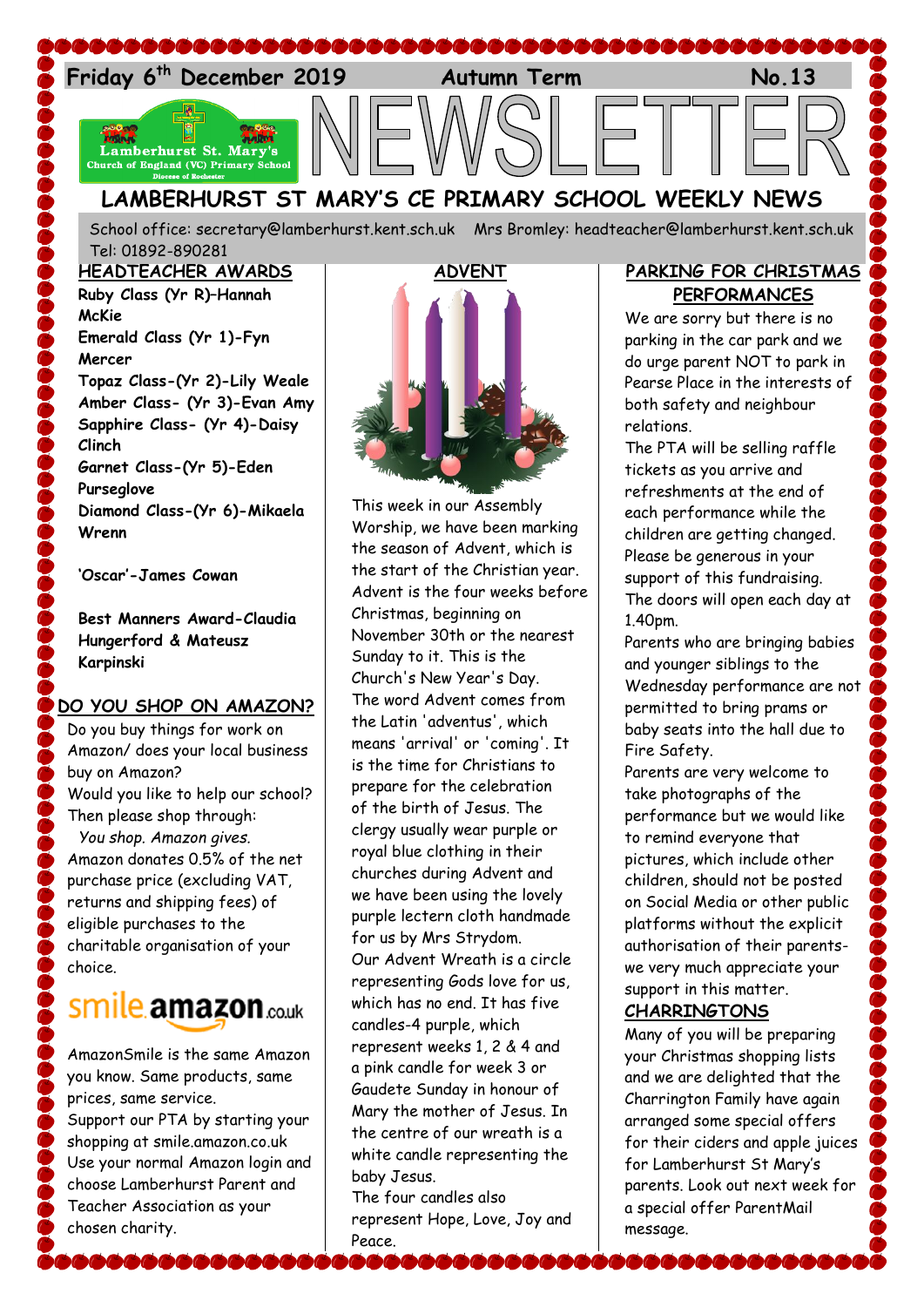# **CHRISTMAS LUNCH**

Please remember to book Christmas lunch for your children if they would like it. Lunch will be served on the last day of term, Friday 20<sup>th</sup> December. We would appreciate all bookings and payment online by this Friday so that food can ordered. Lunch will be: Roast Turkey, gravy and roast potatoes, peas & carrots. Followed by Christmas sprinkles ice cream! Pupils who do not wish to have school lunch may bring their

packed lunch as usual. 'Friday Feast Snacks' will be eaten after lunchtime on Christmas lunch day.

#### **SEWING BEE'S**



We were delighted to host our very first Parent Sewing Bus Workshop this week. Their families and friends can look forward to some stunning Christmas wrapping creations! It was, really great to have two dads on board the sewing bus for this event

#### **GREAT BRITISH BAKE OFF**

The Great British Bake Off kneads you! GBBO are looking for a new set of Star Bakers to enter the tent for the eleventh series of The Great British Bake Off.

If you or someone you know could add a bit of charm & skill to the tent, why not apply now? Visit: www.applyforbakeoff.co.uk In the meantime, if you know any keen bakers who you think has what it takes to bake in our famous tent, then please do encourage them to visit [www.applyforbakeoff.co.uk](http://www.applyforbakeoff.co.uk/)

## **THANKYOU!**

We would like to extend a huge 'Thank you' to everyone for their generosity today and the wonderful selection of luxury gifts that were sent into school for our PTA Christmas Raffle.

#### **CLUBS NEXT TERM**

 **Karate (Mon 13th Jan-Mon 23rd March 3.20-4.30pm)** – Payable directly to Sama Karate Coach (£5 per week)

 **Netball Club Yr3-Yr6- (Mon 13th Jan –Mon 23rd March 3.20- 4.30pm)** Booking and Payment to Premier Sports online

## [www.premier-](http://www.premier-education.com/schools/extra-curricular)

[education.com/schools/extra](http://www.premier-education.com/schools/extra-curricular)[curricular](http://www.premier-education.com/schools/extra-curricular)

 **Sewing Club - Hand Sewing Yr-Yr 6 (Mon 13th Jan –Mon 23rd March 3.20-4.30pm)**  Booking and payment via [https://www.craftdstudios.com](https://www.craftdstudios.com/school-sewing-clubs) [/school-sewing-clubs](https://www.craftdstudios.com/school-sewing-clubs)

 **Tag Rugby Yr2-Yr6 (Tues 14th Jan – Tues 24th March 3.20- 4.30pm)** Booking and Payment to Premier Sports online [www.premiereducation.com/schools/](http://www.premiereducation.com/schools/extra-curricular) [extra-curricular](http://www.premiereducation.com/schools/extra-curricular)

- **Gymnastics (Tues 14th Jan – Tues 24th March 3.20-4.30pm) –** Payable via ParentmailPMX (10 weeks @ £5.00 - £50.00) (Waiting list in operation)
- **Tech Club Y2-Yr6 (Tues 14th Jan – Tues 24th March) 10 weeks** Booking and Payment via www.nextthing.education/clubs
- **Judo (Wed 15th Jan - Wed 25th March 3.20-4.30pm)** - Payable directly to Judo Coach (£5 per week)
- **Multi sports Club YrR-Yr6 (Wed 15th Jan- Wed 25th March 3.20-4.30pm)** Payable to Msporti online

[https://msporti.co.uk/clubs](https://msporti.co.uk/clubs-and-courses/after-school-clubs/tennislamberhurst)[and-courses/after-school](https://msporti.co.uk/clubs-and-courses/after-school-clubs/tennislamberhurst)[clubs/tennislamberhurst](https://msporti.co.uk/clubs-and-courses/after-school-clubs/tennislamberhurst)

 **Sewing Club – Level 2 sewing machines (Wed 15th Jan - Wed 25th March 3.20-4.30pm)** Booking and payment via [https://www.craftdstudios.com/](https://www.craftdstudios.com/school-sewing-clubs) [school-sewing-clubs](https://www.craftdstudios.com/school-sewing-clubs)

- **Football Club YrR-Yr6 (Thurs 16th Jan –Thurs 26th March)** Booking and Payment to Msporti online [https://msporti.co.uk/clubs-and](https://msporti.co.uk/clubs-and-courses/after-school-clubs/lamberhurstfootball)[courses/after-school](https://msporti.co.uk/clubs-and-courses/after-school-clubs/lamberhurstfootball)[clubs/lamberhurstfootball](https://msporti.co.uk/clubs-and-courses/after-school-clubs/lamberhurstfootball)
- **Dance Club with Amanda (Thurs 16th Jan – Thurs 26th March 3.20-4.30pm**) - Payable via ParentmailPMX (£4 per week  $\times$  10 weeks -  $f$ . 40)
- **Sewing Club – Beginners sewing machines (Thurs 16th Jan – Thurs 26th March 3.20- 4.30pm**) Booking and payment via [https://www.craftdstudios.com/](https://www.craftdstudios.com/school-sewing-clubs) [school-sewing-clubs](https://www.craftdstudios.com/school-sewing-clubs) Spaces Limited
- **Art Club (Fri 17th Jan – Fri 27th March 3.20-4.30pm) –** Payable via ParentmailPMX (10 weeks @ £5 - £50) (Waiting list in operation)
- **Musical Theatre & Drama (Fri 17th Jan – Fri 27th March 3.20-4.30pm)** Payable via ParentmailPMX (10 weeks @ £5 - £50)
- **Hockey Club (Fri 17th Jan – Fri 27th March 3.20-4.30pm)**  Booking and Payment to Premier Sports online [www.premier](http://www.premier-education.com/schools/extra-curricular)[education.com/schools/extra](http://www.premier-education.com/schools/extra-curricular)[curricular](http://www.premier-education.com/schools/extra-curricular)
- *Today you will receive in bags:* Every Family ~ Clubs & Music lesson letter and form Y5 & Y6 ~ Forest School Letter

## *Today you will receive via ParentMail:*

Every Family ~ Dolce school meal v packed lunch, Government Standard Nutritional Comparison flyer & Clubs permission form and Music lesson letter and form for Spring Term.

Clubs and Music lesson forms are also on the school website.